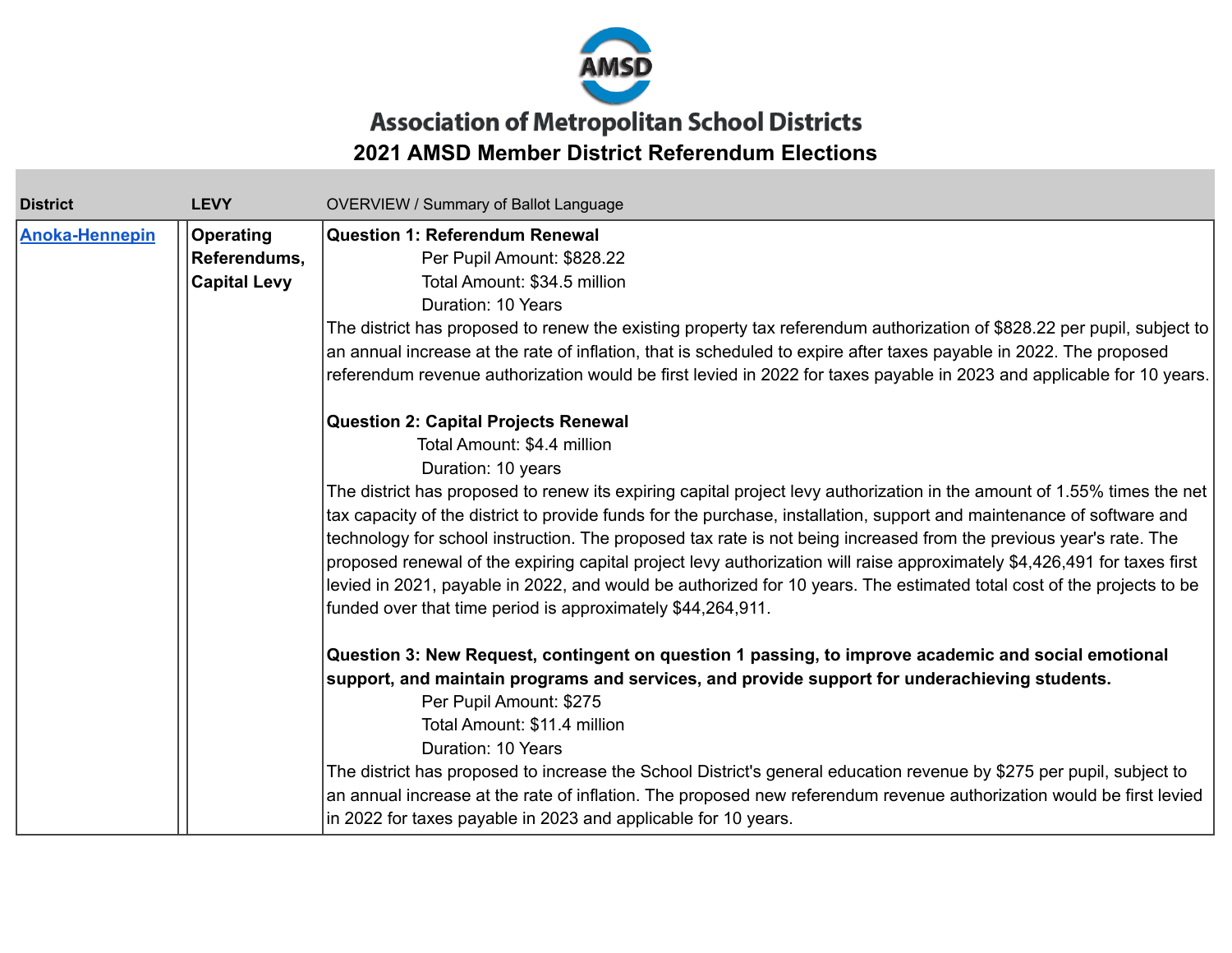| <b>Eastern Carver</b><br><b>County Schools</b><br><b>Fridley</b> | Referendum<br><b>Building Bond</b>                          | <b>Question 1: New Request</b><br>Per Pupil Amount: \$550<br>Total Amount: \$5.2 million<br>Duration: 10 Years<br>The district has proposed to increase the school district's general education revenue by \$550 per pupil, subject to an<br>annual increase at the rate of inflation. The proposed new referendum revenue authorization would be first levied in<br>2021 for taxes payable in 2022 and applicable for 10 years.<br><b>Question 1: New Request</b><br>Total Amount: \$11,200,000<br>Duration: 17 Years                                                                                                                                                                                                                                                                                                                                                                                                                                                                                                                                                                                                                                       |
|------------------------------------------------------------------|-------------------------------------------------------------|--------------------------------------------------------------------------------------------------------------------------------------------------------------------------------------------------------------------------------------------------------------------------------------------------------------------------------------------------------------------------------------------------------------------------------------------------------------------------------------------------------------------------------------------------------------------------------------------------------------------------------------------------------------------------------------------------------------------------------------------------------------------------------------------------------------------------------------------------------------------------------------------------------------------------------------------------------------------------------------------------------------------------------------------------------------------------------------------------------------------------------------------------------------|
|                                                                  |                                                             | The proposed referendum would allow the school district to construct additional classrooms at two elementary sites<br>to increase learning spaces and complete deferred maintenance projects.                                                                                                                                                                                                                                                                                                                                                                                                                                                                                                                                                                                                                                                                                                                                                                                                                                                                                                                                                                |
| Mahtomedi                                                        | <b>Capital</b><br><b>Projects</b><br>Renewal                | Question 1: Renewal of Capital Project Levy for Technology<br>Total Amount: \$742,512<br>Duration: 10 Years<br>The district has proposed a capital project levy authorization of 2.73% times the net tax capacity of the school<br>district. This authorization would renew the school district's existing capital project levy authorization for technology<br>which is scheduled to expire after taxes payable in 2021. The revenue raised from the proposed capital levy<br>authorization will be used to provide funds for school district technology, including the acquisition, installation,<br>replacement, support and maintenance of software, software licenses, computers, improved technology equipment,<br>technology systems related to security and operations, and to pay the costs of technology related personnel and<br>training. The proposed capital project levy authorization will raise approximately \$742,512 for taxes payable in 2022,<br>the first year it is to be levied, and would be authorized for 10 years. The estimated total cost of the projects to be<br>funded over that time period is approximately \$7,425,000. |
| <b>North St. Paul-</b><br><b>Maplewood-</b><br><b>Oakdale</b>    | Referendum<br>Renewal,<br><b>Capital</b><br><b>Projects</b> | <b>Question 1: Referendum Renewal</b><br>Per Pupil Amount: \$206.83<br>Total Amount: \$2.4 million<br>Duration: 10 Years<br>The district has proposed to renew the school district's existing referendum revenue authorization of \$206.83 per<br>pupil which is scheduled to expire after taxes payable in 2022. The proposed referendum revenue authorization<br>would be applicable for 10 years, beginning with taxes payable in 2023.<br>Question 2: Capital Projects: Technology and Curriculum<br>Total Amount: \$3 million<br>Duration: 10 Years<br>The district has also proposed a capital project levy authorization in the amount of 2.626% times the net tax capacity                                                                                                                                                                                                                                                                                                                                                                                                                                                                           |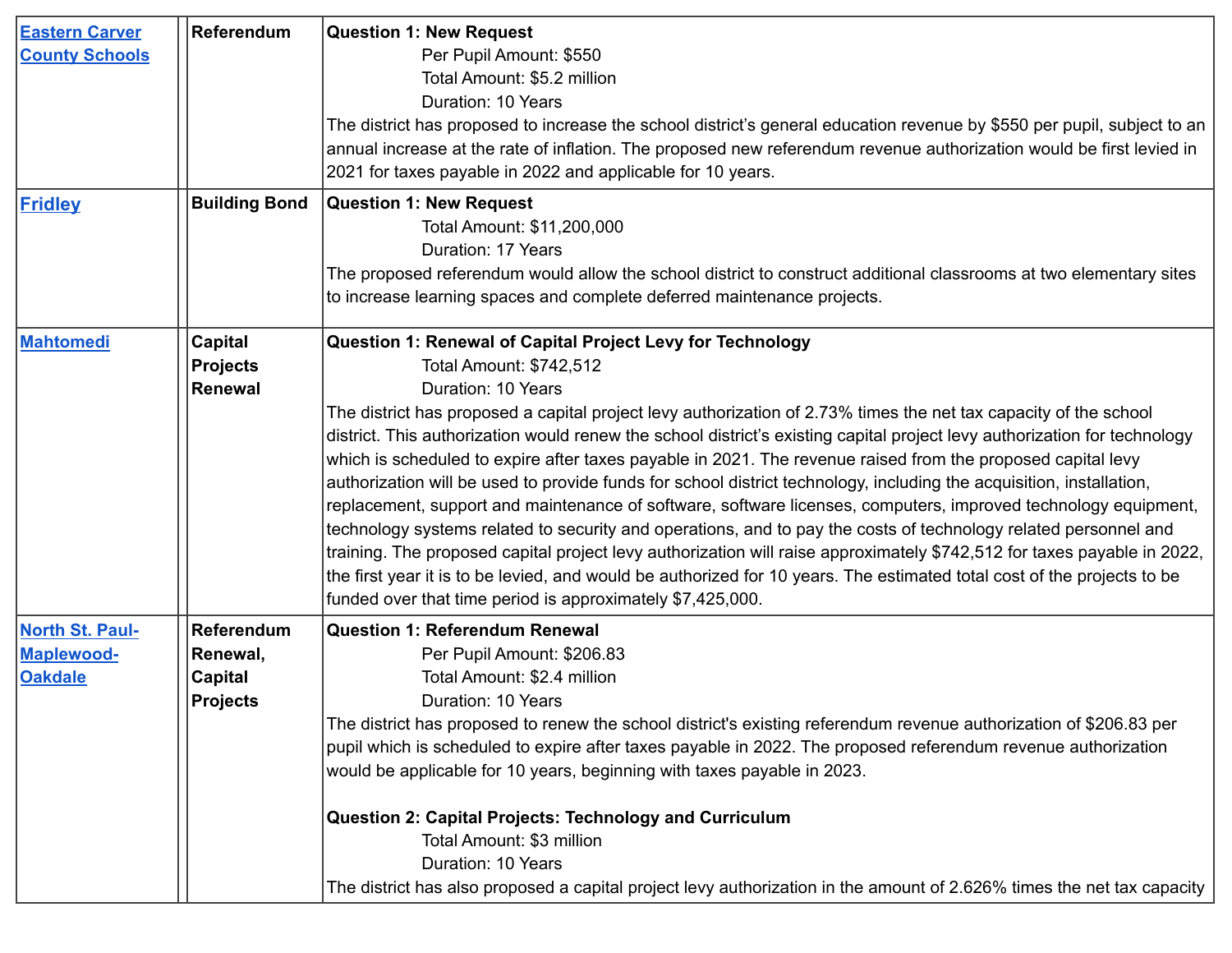|                          |                                   | of the school district. The proposed capital project levy authorization will raise approximately \$3,000,000 for taxes<br>payable in 2022, the first year it is to be levied, and would be authorized for 10 years. The estimated total cost of the<br>projects to be funded over that time period is approximately \$30,000,000. The additional revenue from the proposed<br>capital project levy authorization will provide funds for the acquisition of curriculum materials, and the acquisition,<br>installation, replacement, support and maintenance of software, software licenses, computers, improved technology<br>equipment, networks, infrastructure, and the costs of technology related personnel and training. The projects to be<br>funded have received a positive review and comment from the Commissioner of Education. |
|--------------------------|-----------------------------------|---------------------------------------------------------------------------------------------------------------------------------------------------------------------------------------------------------------------------------------------------------------------------------------------------------------------------------------------------------------------------------------------------------------------------------------------------------------------------------------------------------------------------------------------------------------------------------------------------------------------------------------------------------------------------------------------------------------------------------------------------------------------------------------------------------------------------------------------|
| <b>Prior Lake-Savage</b> | <b>Capital</b><br><b>Projects</b> | <b>Question 1: Capital Project Levy</b><br>Total Amount: \$3.5 million                                                                                                                                                                                                                                                                                                                                                                                                                                                                                                                                                                                                                                                                                                                                                                      |
|                          | <b>/Technology</b>                | Duration: 10 years                                                                                                                                                                                                                                                                                                                                                                                                                                                                                                                                                                                                                                                                                                                                                                                                                          |
|                          |                                   | The district has proposed a capital project levy authorization in the amount of 4.765% times the net tax capacity of<br>the School District. The proposed capital project levy authorization will raise approximately \$3,500,000 for taxes first<br>levied in 2021, payable in 2022, and would be authorized for 10 years. The estimated total cost of the projects to be<br>funded over that time period is approximately \$35,000,000. The proposed authorization will provide funds to increase<br>technology access for students and staff through the acquisition and maintenance of student and staff devices,<br>school safety and security, learning technology, technology support staff, network infrastructure and operational<br>software.                                                                                     |
| <b>Roseville</b>         | Operating                         | <b>Question 1: Renewal</b>                                                                                                                                                                                                                                                                                                                                                                                                                                                                                                                                                                                                                                                                                                                                                                                                                  |
|                          | <b>Referendum:</b>                | Per Pupil Amount: \$972.09                                                                                                                                                                                                                                                                                                                                                                                                                                                                                                                                                                                                                                                                                                                                                                                                                  |
|                          | <b>Renewal &amp; New</b>          | Total Amount: \$8,037,621                                                                                                                                                                                                                                                                                                                                                                                                                                                                                                                                                                                                                                                                                                                                                                                                                   |
|                          | <b>Request</b>                    | Duration: 10 years                                                                                                                                                                                                                                                                                                                                                                                                                                                                                                                                                                                                                                                                                                                                                                                                                          |
|                          |                                   | The district has proposed to renew its referendum revenue authorization in the amount of \$972.09 per pupil, which                                                                                                                                                                                                                                                                                                                                                                                                                                                                                                                                                                                                                                                                                                                          |
|                          |                                   | expires at the end of taxes-payable year 2021. The renewed authorization amount of \$972.09 per pupil proposed in                                                                                                                                                                                                                                                                                                                                                                                                                                                                                                                                                                                                                                                                                                                           |
|                          |                                   | this ballot question would be first effective for taxes payable in 2022, and would increase annually by the rate of                                                                                                                                                                                                                                                                                                                                                                                                                                                                                                                                                                                                                                                                                                                         |
|                          |                                   | inflation. This authorization would be applicable for 10 years.                                                                                                                                                                                                                                                                                                                                                                                                                                                                                                                                                                                                                                                                                                                                                                             |
|                          |                                   | <b>Question 2: New Request</b>                                                                                                                                                                                                                                                                                                                                                                                                                                                                                                                                                                                                                                                                                                                                                                                                              |
|                          |                                   | Per Pupil Amount: \$905                                                                                                                                                                                                                                                                                                                                                                                                                                                                                                                                                                                                                                                                                                                                                                                                                     |
|                          |                                   | Total Amount: \$7,482,910                                                                                                                                                                                                                                                                                                                                                                                                                                                                                                                                                                                                                                                                                                                                                                                                                   |
|                          |                                   | Duration: 10 years                                                                                                                                                                                                                                                                                                                                                                                                                                                                                                                                                                                                                                                                                                                                                                                                                          |
|                          |                                   | If School District Ballot Question 1 is approved, the district has additionally proposed to increase the school district's                                                                                                                                                                                                                                                                                                                                                                                                                                                                                                                                                                                                                                                                                                                  |
|                          |                                   | referendum revenue authorization by \$905.00 per pupil, which would result in a total of renewal-plus-increase                                                                                                                                                                                                                                                                                                                                                                                                                                                                                                                                                                                                                                                                                                                              |
|                          |                                   | authorization amount of \$1,877.09 per pupil. This authorization would be first effective for taxes payable for 2022,                                                                                                                                                                                                                                                                                                                                                                                                                                                                                                                                                                                                                                                                                                                       |
|                          |                                   | and would increase annually by the rate of inflation. This authorization would be applicable for 10 years.                                                                                                                                                                                                                                                                                                                                                                                                                                                                                                                                                                                                                                                                                                                                  |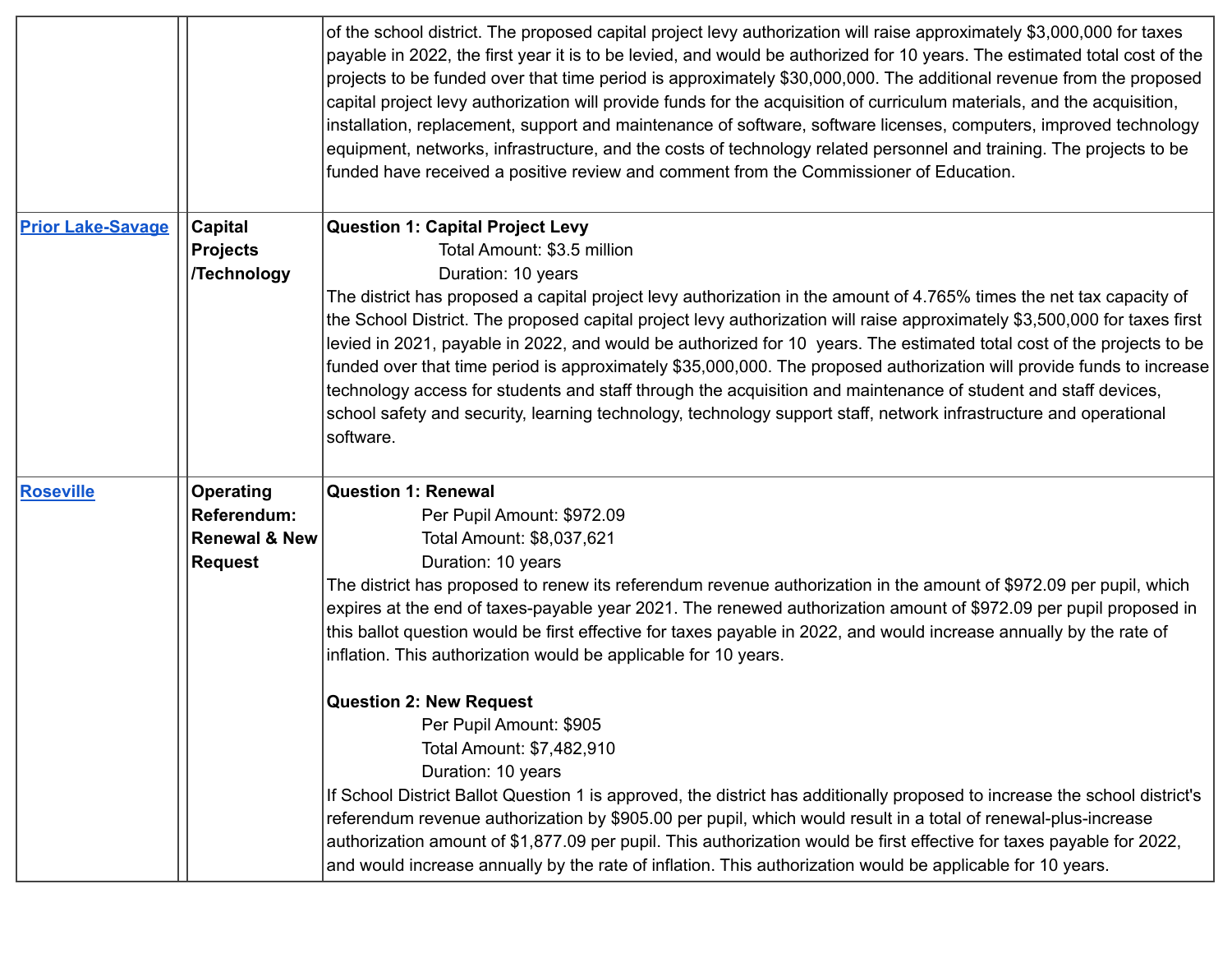| <b>Shakopee</b>                          | <b>Operating</b><br><b>Referendum</b>                                                      | <b>Question 1: New Request</b><br>Per Pupil Amount: \$866<br>Total Amount: \$7,537,951<br>Duration: 10 Years<br>Question #1 will request \$866 per pupil, which generates \$7,537,951 in annual operating revenue.<br><b>Question 2: New Request</b><br>Per Pupil Amount: \$400<br>Total Amount: \$3,481,655                                                                                                                                                                                                                                                                                                                                                                                                                                                                                                                                                                                                                                                                                                                                                                                                                                                                                                                                                                                                                                                                                                                                                                    |
|------------------------------------------|--------------------------------------------------------------------------------------------|---------------------------------------------------------------------------------------------------------------------------------------------------------------------------------------------------------------------------------------------------------------------------------------------------------------------------------------------------------------------------------------------------------------------------------------------------------------------------------------------------------------------------------------------------------------------------------------------------------------------------------------------------------------------------------------------------------------------------------------------------------------------------------------------------------------------------------------------------------------------------------------------------------------------------------------------------------------------------------------------------------------------------------------------------------------------------------------------------------------------------------------------------------------------------------------------------------------------------------------------------------------------------------------------------------------------------------------------------------------------------------------------------------------------------------------------------------------------------------|
|                                          |                                                                                            | Duration: 10 years<br>Question #2 will request an additional \$400 per pupil, which generates \$3,481,655 in annual operating revenue.                                                                                                                                                                                                                                                                                                                                                                                                                                                                                                                                                                                                                                                                                                                                                                                                                                                                                                                                                                                                                                                                                                                                                                                                                                                                                                                                          |
| <b>Stillwater</b>                        | <b>Referendum</b><br>Renewal,<br><b>Capital</b><br>Projects /<br><b>Technology</b><br>Levy | <b>Question 1: Referendum Renewal with New Authority</b><br>Per Pupil Amount: \$1,697.55 (increase of \$390 per pupil)<br>Total Amount: \$2.7 million<br>Duration: 10 Years<br>The district has proposed to increase its general education revenue by \$1,697.55 per pupil. A portion of this<br>proposed new authority would replace the existing referendum revenue authorization of \$1,307.55 per pupil which is<br>scheduled to expire after taxes payable in 2021 and increase each year by the rate of inflation for 10 years.<br><b>Question 2: Capital Projects Technology Levy</b><br>Total Amount: \$4.7 million<br>Duration: 10 Years<br>The district has proposed a capital project levy authorization in the amount of 3.83% times the net tax capacity of the<br>school district. The proposed levy will raise approximately \$470,000 for taxes payable in 2022, the first year it is to be<br>levied, and would be authorized for 10 years. The estimated total cost of the projects to be funded by the proposed<br>capital project levy authorization during that time period is approximately \$47,000,000. The additional revenue from<br>the proposed capital project levy authorization will provide funds for the acquisition, installation, replacement, support<br>and maintenance of software, software licenses, computers, improved technology equipment, networks,<br>infrastructure, and the costs of technology related personnel and training. |
| <b>South Washington</b><br><b>County</b> | <b>Referendum</b><br>Renewal,<br>Capital<br><b>Projects</b>                                | <b>Question 1: Referendum Renewal with New Authority</b><br>Per Pupil Amount: \$1886.60 (increase of \$350)<br>Total Amount: \$38,675,300<br>Duration: 10 Years<br>The district has proposed to revoke the School District's existing referendum revenue authorization of \$1,536.60 per<br>pupil and to replace that authorization with a new authorization of \$1,886.60 per pupil, subject to an annual increase<br>at the rate of inflation. The proposed referendum revenue authorization would be first levied in 2021 for taxes<br>payable in 2022 and applicable for 10 years.                                                                                                                                                                                                                                                                                                                                                                                                                                                                                                                                                                                                                                                                                                                                                                                                                                                                                          |